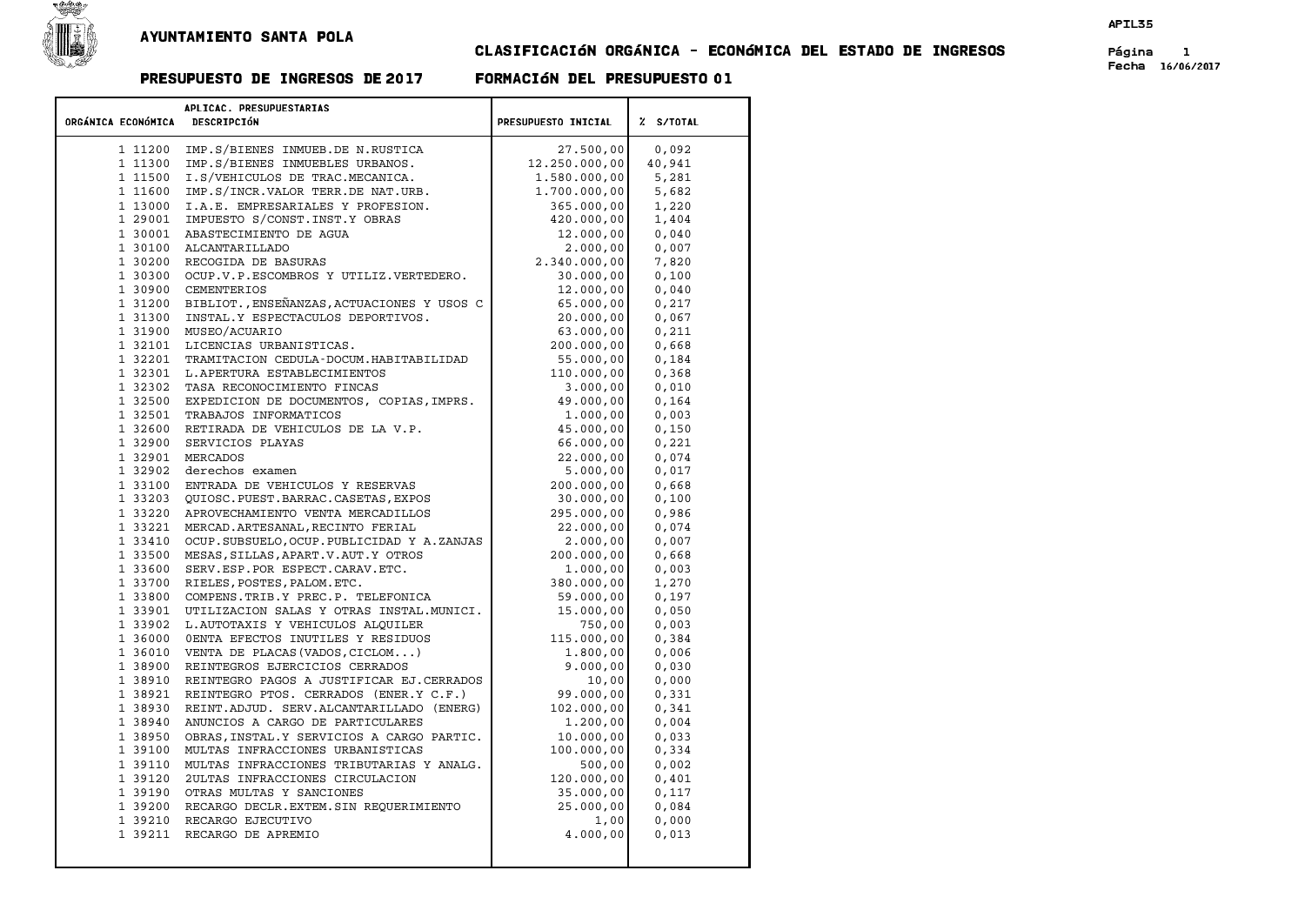

## CLASIFICACIÓN ORGÁNICA - ECONÓMICA DEL ESTADO DE INGRESOS Página 2

## PRESUPUESTO DE INGRESOS DE 2017 FORMACIÓN DEL PRESUPUESTO 01

Fecha 16/06/2017

|                    | APLICAC. PRESUPUESTARIAS                                                                |                      |                |
|--------------------|-----------------------------------------------------------------------------------------|----------------------|----------------|
| ORGÁNICA ECONÓMICA | DESCRIPCIÓN                                                                             | PRESUPUESTO INICIAL  | % S/TOTAL      |
|                    | 1 39300 INTERESES DE DEMORA                                                             | 130.000,00           | 0,434          |
|                    | 1 39908 IMPREVISTOS                                                                     | 5.000,00             | 0,017          |
|                    | 1 39909 INGRESOS GESTION FIESTAS.                                                       | 1,00                 | 0,000          |
|                    | 1 42000 PARTICIPACION F.N.COOPERACION imp.estado                                        | 6.150.000,00         | 20,554         |
|                    | 1 42020 COMPENSACION BENEFICIOS FISCALES                                                | 4.000,00             | 0.013          |
|                    | 1 42101 SUBVENCIONES PARA CURSOS FORMACION                                              | 1.000,00             | 0,003          |
|                    | 1 45001 FONDO COOPER. MUNICIPAL COMU. VALENCIANA                                        | 243.077,00           | 0,812          |
|                    | 1 45002 CONS.IGUALDAD-POLIT.INCLUSIV PLAN 2017                                          | 515.127,50           | 1,722          |
|                    | 1 45030 OONSELLERIA CULTURA, E.P.A.                                                     | 27.000,00            | 0.090          |
|                    | 1 45051 TRANSF. JUSTICIA GASTOS JUZGADO                                                 | 1,00                 | 0,000          |
|                    | 1 45080 OTRAS SUBV. Y TRANSF. CONSELLERIA-DIPUT.                                        | 30.000,00            | 0.100          |
| 1 45081            | CONSELLERIA CULTURA CIRCUITO TEATRO                                                     | 0,00                 | 0,000          |
|                    | 1 45082 C.CULTURA SUBV.BECAS Y EXCAVAV.ARQUEOL.                                         | 1,00                 | 0,000          |
|                    | 1 45083 SUB.Y TRANSF.TURISMO Y PESCA                                                    | 5.000,00             | 0,017          |
|                    | 1 45084 SUBV.MERCADOS CONSELL.ECO.IND.TUR.EMP                                           | 15.000,00            | 0,050          |
|                    | 1 45100 A.V.T: COMPENS.G. suprimida                                                     | 0,00                 | 0,000          |
|                    | 1 45110 A.V.T. CONVENIO PLAYAS                                                          | 0,00                 | 0.000          |
|                    | 1 46100 DIPUTACION SUBVENCION PLAN EMPLEO                                               | 1,00                 | 0,000          |
| 1 46101            | SUB. DEPORTE-ESCUELAS DEPOR.Y JUEGOS                                                    | 1,00                 | 0,000          |
|                    | 1 46102 SUBV.MERCADOS DIPU.ALICANTE                                                     | 5.000,00             | 0,017          |
|                    | 1 46103 OTRAS SUBVENCIONES DIPUTACION                                                   | 20.000,00            | 0.067          |
|                    | 1 46600 TRANSF.DE F.V.M.P.                                                              | 8.000,00             | 0,027          |
|                    | 1 47000 APORTACIONES TURISMO, DE EMPRESAS Y PART.                                       | 1,00                 | 0,000          |
|                    | 1 47001 APORTACION EMPRESAS PRIVADAS                                                    | 6.000,00             | 0,020          |
|                    | 1 52000 INTERESES DEPOSITOS BANCOS                                                      | 5.000,00             | 0,017          |
|                    | 1 52001 inter.cta.pctd                                                                  | 0,00                 | 0,000          |
|                    | 1 54200 PRODUCTO ARRENDAMIENTO F.RUSTICA                                                | 1.200,00             | 0.004          |
|                    | 1 55000 APROV.ESP.CHIRIN.KIOSC.CAFET.OTRO                                               | 320.000,00           | 1,069          |
|                    | 1 55001 PRODUCTO DE CONCESIONES ADMINIST.                                               | 215,000,00           | 0,719          |
|                    | 1 55200 DERECHOS SUPERFICIE RESIDEN. Y OTROS                                            | 17.000,00            | 0,057          |
|                    | 1 55400 APROVECH. ESPECIALES: ARIDOS                                                    | 50.000,00            | 0,167          |
|                    | 1 55900 OTRAS CONCESIONES Y APROVECHAMIENTOS<br>1 55901 APROVECHAMIENTO AGUA DEPURADORA | 5.000,00<br>1.000,00 | 0,017<br>0.003 |
|                    | 1 75080 SUBVENC.C.V. INSTALACIONES TOURIST INFO                                         | 6.500,00             | 0,022          |
| 1 75081            | SUBV.CCAA CARPAS ADAPTACION AL MEDIO                                                    | 50.000,00            | 0,167          |
|                    | 1 76100 SUBV. DIPUTACION CONVOCAORIAS                                                   | 1,00                 | 0,000          |
|                    | 1 77000 transferen.urbanisticas                                                         | 1,00                 | 0,000          |
|                    | 1 78000 TRANSF. PARTIC. ACTUACIONES URBANIS                                             | 1,00                 | 0,000          |
|                    | 1 83000 REINTEGRO ANTICIPOS AL PERSONAL                                                 | 120.000,00           | 0,401          |
|                    | 1 83101 REINTEGRO PRESTAMOS VIVIENDA PERSONAL                                           | 36.060,72            | 0,121          |
|                    | 1 91100 CCPC CREDITO EQUIPOS/INSTALCI.P.LOCAL                                           | 0,00                 | 0,000          |
| 1 91101            | CCPC.CRED.avd.salamanca 2ªAnulidad                                                      | 0,00                 | 0,000          |
| 1 91102            | CCPC.CRED.equip.e instal.PPOLICIA LOCAL                                                 | 38.000,00            | 0,127          |
|                    | 1 91103 CCPC.CREDITO P.ACCESIBLES/ADAP.AL MEDIO                                         | 109.795,00           | 0, 367         |
|                    | 1 91700 CREDITO TRAFICO                                                                 | 0,00                 | 0,000          |
| 1 91701            | CREDITO I.R. INFORMATICA                                                                | 0,00                 | 0,000          |
|                    | 1 91702 CREDITO PUNTOS ACCES/ADAP.MEDIO                                                 | 0,00                 | 0,000          |
|                    | 1 91703 CREIDTO I.R. INSTALAC. MERCADOS                                                 | 0,00                 | 0,000          |
|                    | 1 91704 CREDITO INVERSIONES INFANTIL - PRIMARIA                                         | 0,00                 | 0,000          |
|                    | 1 91705 CREDITO INSTALACIONES SERVICIOS SOCIALES                                        | 479.191,06           | 1,602          |
|                    |                                                                                         |                      |                |
|                    |                                                                                         |                      |                |
|                    |                                                                                         |                      |                |